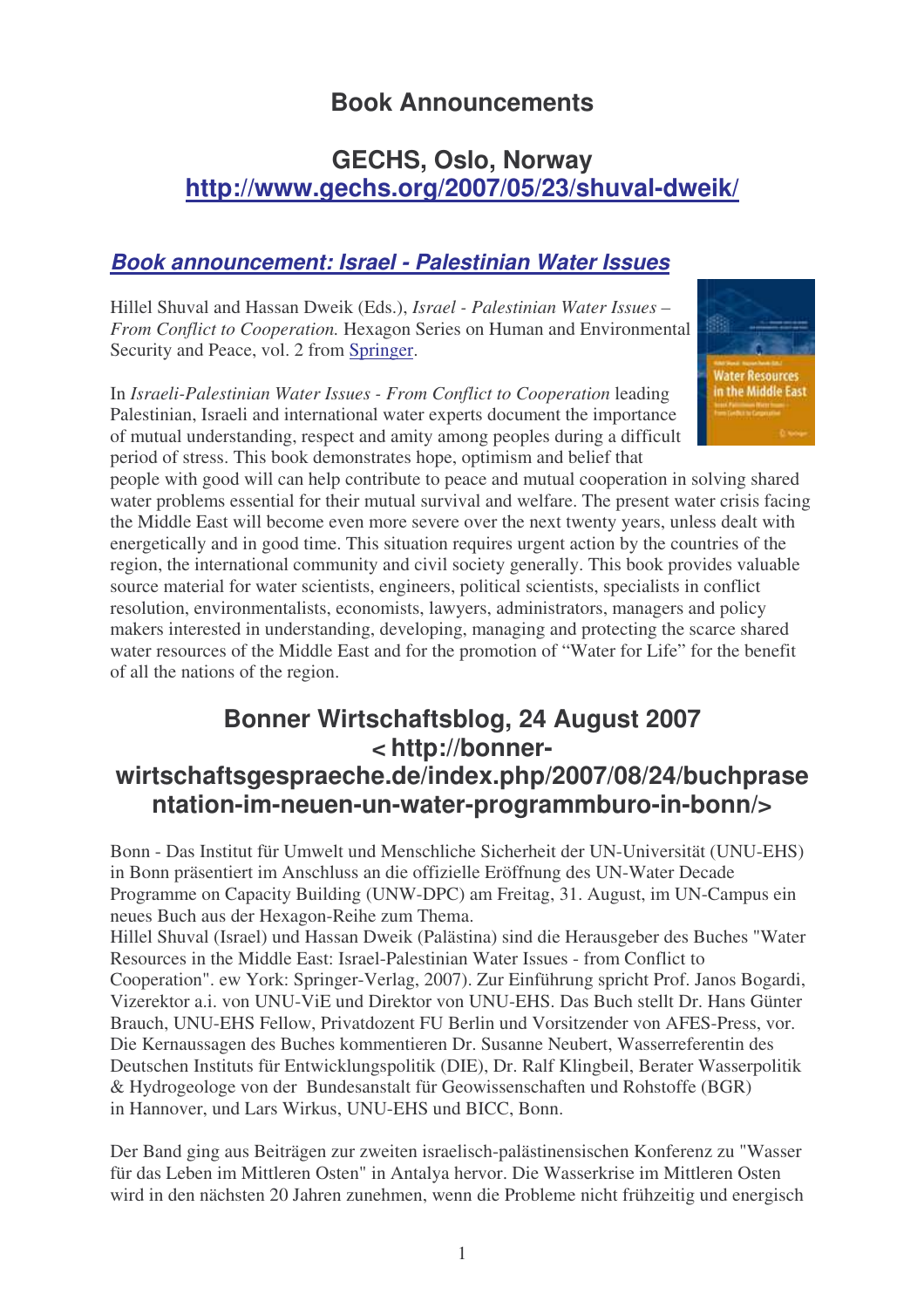gelöst werden. Die Bevölkerung wächst, der Lebensstandard steigt und mit ihr die Wassernachfrage für grundlegende menschliche Bedürfnis. Das verfügbare Wasserangebot bleibt dagegen unverändert. Wasser kann allerdings aus nichtkonventionellen Quellen gewonnen werden etwa durch Nutzung von Abwasser, Entsalzung und Import - in Zeiten des Friedens und der Zusammenarbeit.

# **UNU-EHS, 31 August 2007-10-21**

## *A GLIMPSE OF HOPE – WATER RESOURCES IN THE MIDDLE EAST*

31 August 2007 - Book presentation: Can good will contribute to achieve peace in that part of the world by trying to resolve its raging water conflicts? A book entitled **'WATER RESOURCES IN THE MIDDLE EAST – Israeli-Palestinian Water Issues – From Conflict to Cooperation'**, which have been presented to the press on the 31 August 2007 by Dr. Hans Guenter Brauch, a renowned Political Scientist associated to UNU-EHS, is an attempt to cast some light on such a difficult issue. Its editors, Professors Hillel Shuval from Israel and Hassan Dweik from Palestine, have compiled the studies of a host of Palestinian, Israel and international experts offering new perspectives on how to defuse the region's conflicting interests by considering various geopolitical, environmental, legal, economic, and water resource management approaches.

The press release in English can be downloaded **here**

<http://www.ehs.unu.edu/file.php?id=364>

The press release in German can be downloaded **here**

<http://www.ehs.unu.edu/file.php?id=365>

# **Water-L List of IESD, Canada, 18 September 2007**

Dear all,

I would like to draw your attention to a new major book on:

**Hillel Shuval, Israel; Hassan Dweik, Palestine (Eds.)**: *Water Resources in the Middle East*: *Israel-Palestinian Water Issues – from Conflict to Cooperation* (Berlin – Heidelberg – New York: Springer-Verlag, 2007).

The two co-editors are:

**Professor HILLEL SHUVAL** is Director of the Department of Environmental Health Sciences at the Hadassah Academic College-Jerusalem and Professor Emeritus, Hebrew University of Jerusalem, Israel. He served as initiator and co-chairman of the First and Second Israeli-Palestinian International Conferences on Water held in Zurich in 1992 and Antalya, Turkey 2004.

**Professor HASSAN DWEIK** is a Professor of Polymer and Industrial Che-mistry at Al-Quds University in Jerusalem, he served as the co-Chairman of the Second Israeli-Palestinian international Conference on water in Antalya in 2004. He is Executive Vice President at Al-Quds University. He published many articles on environmental issues in Palestine, in particular on water pollution and solid waste management

In *Water Resources in the Middle East: Israel-Palestinian Water Issues - From Conflict to Cooperation* leading Palestinian, Israeli and international water experts document the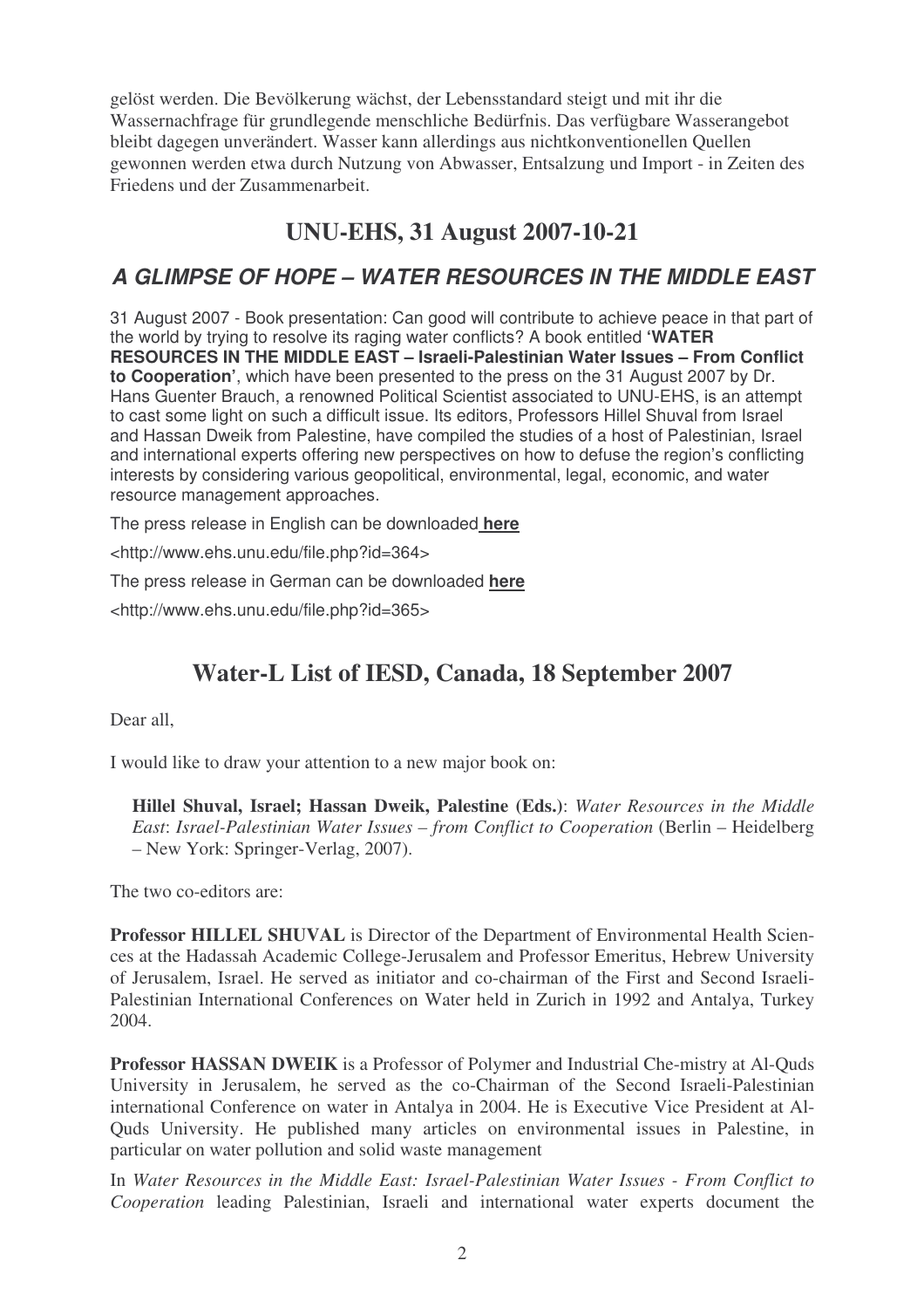importance of mutual understanding, respect and amity among peoples during a difficult period of stress. This book demonstrates hope, optimism and the belief that people with good will can help contribute to peace and mutual cooperation in solving shared water problems essential for their mutual survival and welfare. The present water crisis facing the Middle East will become even more severe over the next twenty years, unless dealt with energetically and in good time. This situation requires urgent action by the countries of the region, the international community and civil society generally.

This book provides valuable source material for water scientists, engineers, political scientists, specialists in conflict resolution, environmentalists, economists, lawyers, administrators, managers and policy makers interested in understanding, developing, managing and protecting the scarce shared water resources of the Middle East and for the promotion of "Water for Life" for the benefit of all the nations of the region.

Details you find at: <http://www.afes-press-books.de/html/hexagon\_02.htm >. Here two press conferences in Jerusalem and in Bonn are documented.

For a report in the New Statesmen on the Press Conference in Jerusalem as well as a web cast go to: http://www.newstatesman.com/200708160012 .

For a press release of UNU-EHS on this book go to: http://www.afes-pressbooks.de/pdf/Pressekonferenz\_070831/Hexagon\_bookrelease\_engl.pdf.

A list of contents is at: http://www.afes-pressbooks.de/Bilder/Hexagon/WaterResources\_TOC.pdf .

An order form is at: http://www.afes-pressbooks.de/Bilder/Hexagon/OrderForm\_WaterResources.pdf

For important background information and also a direct link to the website of the publisher go to: http://www.springer.com/east/home/geosciences/hydrogeology?SGWID=5-40515-22- 173727467-detailsPage=ppmmedia .

The book has been published as the second volume of the new scientific **Hexagon Series on Human and Environmental Security and Peace (HESP)**. For details on this scientific book series go to: http://www.afes-press-books.de/html/hexagon.htm .

With kind regards

Hans Guenter Brauch AFES-PRESS Chairman

> **Climate Change Info Mailing List of IESD, 18 September 2007 <ipramembers@yahoogroups.com> 21 September 2007 <MIDEASTENVIRONET@YORKU.CA> 22 September 2007 <pugwashforum@lists.pugwash.org> 23 September 2007**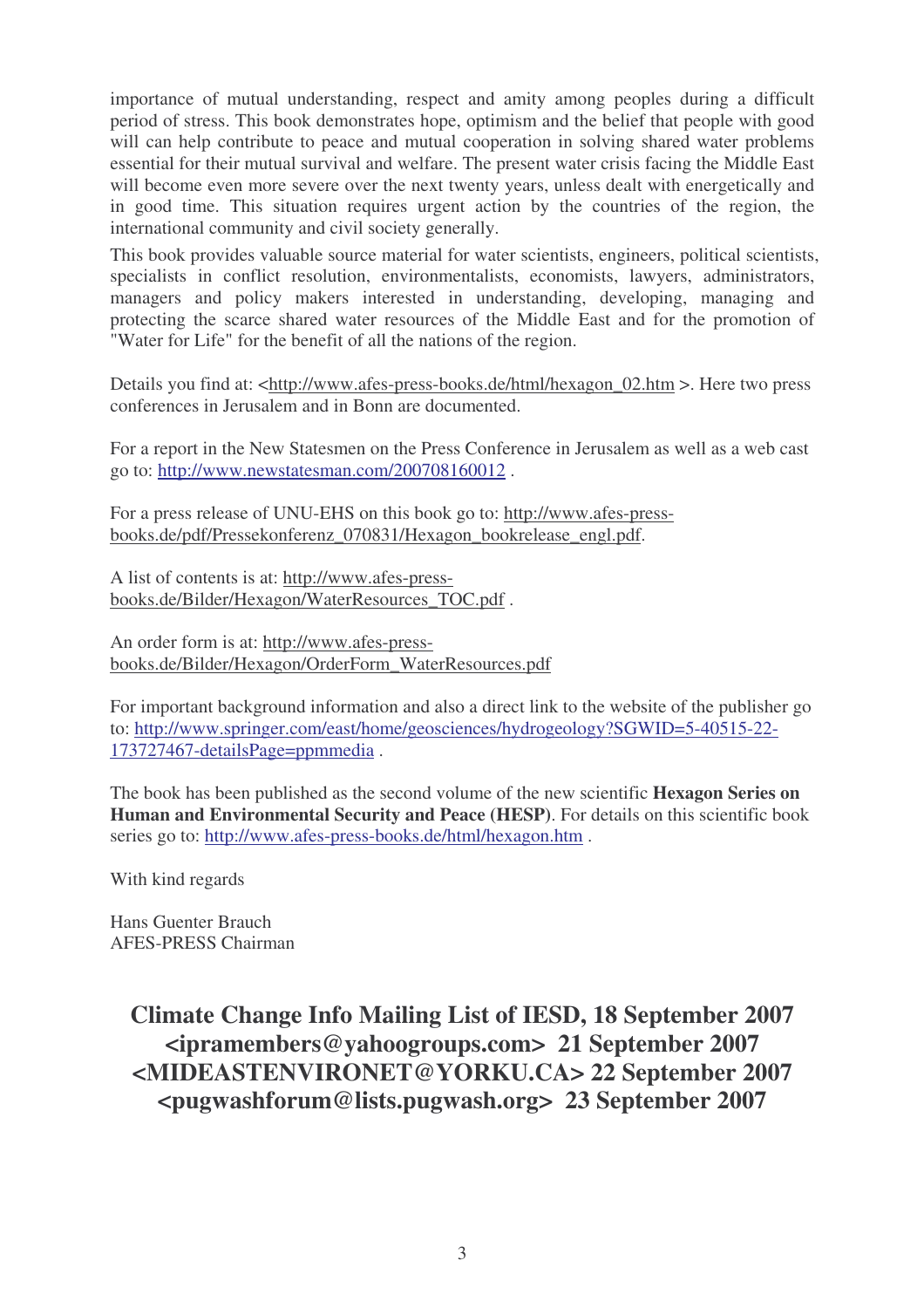Dear all,

I would like to draw your attention to a new major book by:

**Hillel Shuval, Israel; Hassan Dweik, Palestine (Eds.)**: *Water Resources in the Middle East*: *Israel-Palestinian Water Issues – from Conflict to Cooperation* (Berlin – Heidelberg – New York: Springer-Verlag, 2007).

The two co-editors are:

**Professor HILLEL SHUVAL** is Director of the Department of Environmental Health Sciences at the Hadassah Academic College-Jerusalem and Professor Emeritus, Hebrew University of Jerusalem, Israel. He served as initiator and co-chairman of the First and Second Israeli-Palestinian International Conferences on Water held in Zurich in 1992 and in Antalya, Turkey 2004.

**Professor HASSAN DWEIK** is a Professor of Polymer and Industrial Chemistry at Al-Quds University in Jerusalem, he served as the co-Chairman of the Second Israeli-Palestinian International Conference on water in Antalya in 2004. He is Executive Vice President at Al-Quds University. He published many articles on environmental issues in Palestine, in particular on water pollution and solid waste management

In *Water Resources in the Middle East: Israel-Palestinian Water Issues - From Conflict to Cooperation* leading Palestinian, Israeli and international water experts document the importance of mutual understanding, respect and amity among peoples during a difficult period of stress. This book demonstrates hope, optimism and the belief that people with good will can help contribute to peace and mutual cooperation in solving shared water problems essential for their mutual survival and welfare. The present water crisis facing the Middle East will become even more severe over the next twenty years, unless dealt with energetically and in good time. This situation requires urgent action by the countries of the region, the international community and civil society generally.

This book provides valuable source material for water scientists, engineers, political scientists, specialists in conflict resolution, environmentalists, economists, lawyers, administrators, managers and policy makers interested in understanding, developing, managing and protecting the scarce shared water resources of the Middle East and for the promotion of "Water for Life" for the benefit of all the nations of the region.

The book has three chapters on the impact of climate change in the Middle East by:

- Hans Günter Brauch (Free University of Berlin, Germany): Impacts of Global Environmental Change for Water Resources of Israel and its Neighbors: New Security Dangers and Shifting Perceptions: pp. 357-378;
- Arie S. Issar (Ben Gurion University of the Negev, Israel): Mitigating Negative Impacts of Global Warming on Water Resources of the Middle East: pp. 379-386.
- Ziad al-Saad (Yarmouk University, Irbid, Jordan); Bernhard Lucke and Michael Schmidt (University of Technology Cottbus) and Rupert Bäumler (Friedrich- Alexander University Erlangen-Nürnberg): The Past as a Key for the Future: Mutual Dependencies of Land Use, Soil Development, Climate and Settlement: pp.387-396.

Details you find at: <http://www.afes-press-books.de/html/hexagon 02.htm > where also two press conferences in Jerusalem and in Bonn are documented.

For a report in the New Statesmen on the Press Conference in Jerusalem and a web cast go to: http://www.newstatesman.com/200708160012.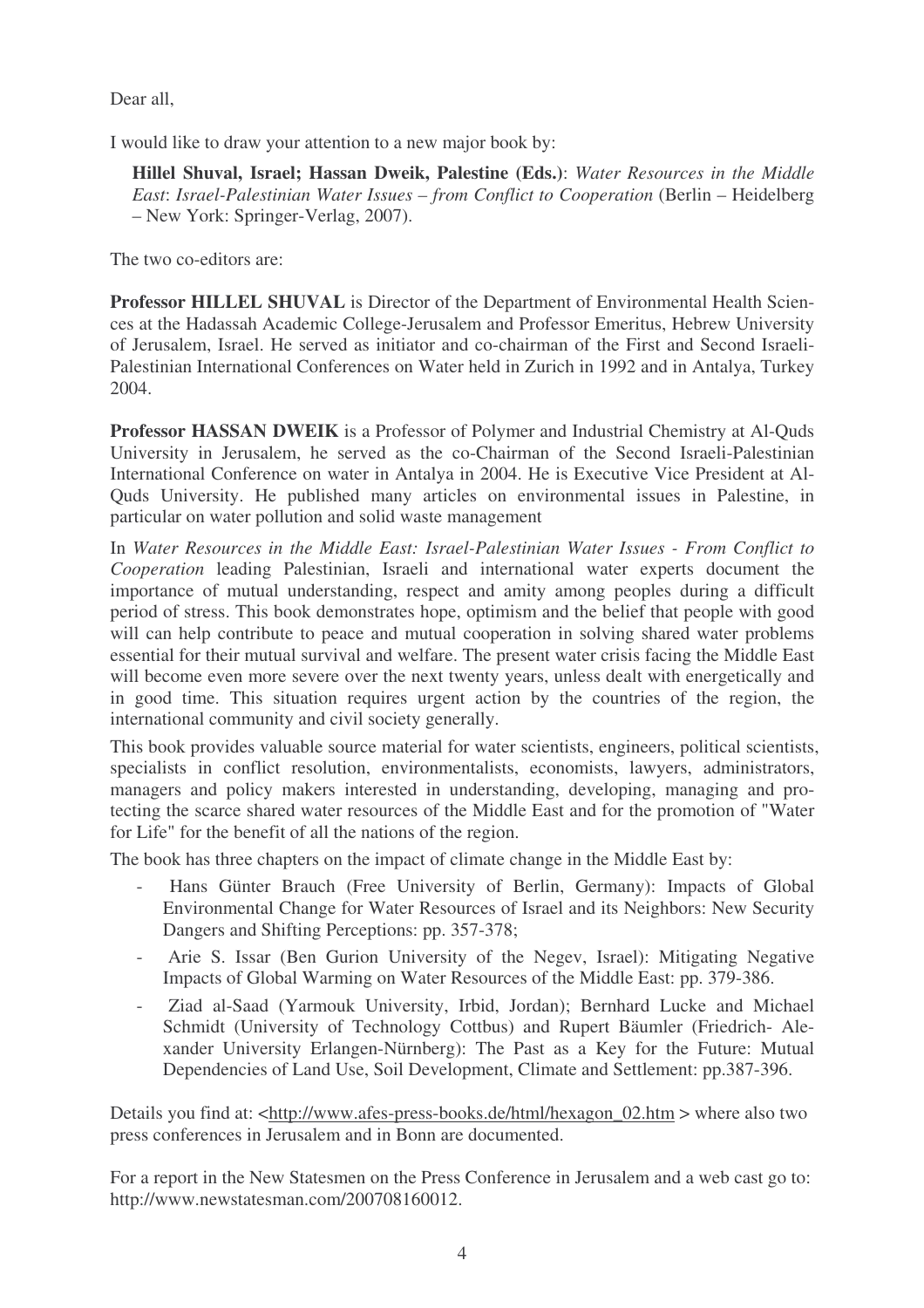For a press release of UNU-EHS on this book for the second press conference in Bonn go to: http://www.afes-press-books.de/pdf/Pressekonferenz\_070831/Hexagon\_bookrelease\_engl.pdf.

A list of contents is at: http://www.afes-pressbooks.de/Bilder/Hexagon/WaterResources\_TOC.pdf .

An order form is at: http://www.afes-pressbooks.de/Bilder/Hexagon/OrderForm\_WaterResources.pdf

For important background information and also a direct link to the website of the publisher go to: http://www.springer.com/east/home/geosciences/hydrogeology?SGWID=5-40515-22- 173727467-detailsPage=ppmmedia .

The book has been published as the second volume of the Hexagon Series on Human and Environmental Security and Peace (HESP). For details on this scientific book series go to: http://www.afes-press-books.de/html/hexagon.htm .

With kind regards

Hans Guenter Brauch AFES-PRESS Chairman

## **Comment by Hugh Mann, 21 September 2007**

Dear Dr. Brauch and IPRA members:

"Water Resources in the Middle East: Israel-Palestinian Water Issues from Conflict to Cooperation" is an important contribution to peace. Since life depends on water, it seems only logical that conflict would also be related to water. The message of my website is that conflict is caused by dehydration, malnutrition, and addiction. Here is my poem of tribute to water. I hope you enjoy it.

Best regards, Hugh Hugh Mann, The Patient Doctor http://organicMD.org

HIGH KUDOS FOR H20

HAIKU BOUQUET With its rain and dew Spring is water's billet-doux Of floral tutus

HAIKU HONEYDEW With tropical fruits Summer is water's sweet kiss Of succulent bliss

HAIKU ADIEU With its frost and sleet Fall is water's au revoir Of sleep and retreat

HAIKU ACHOO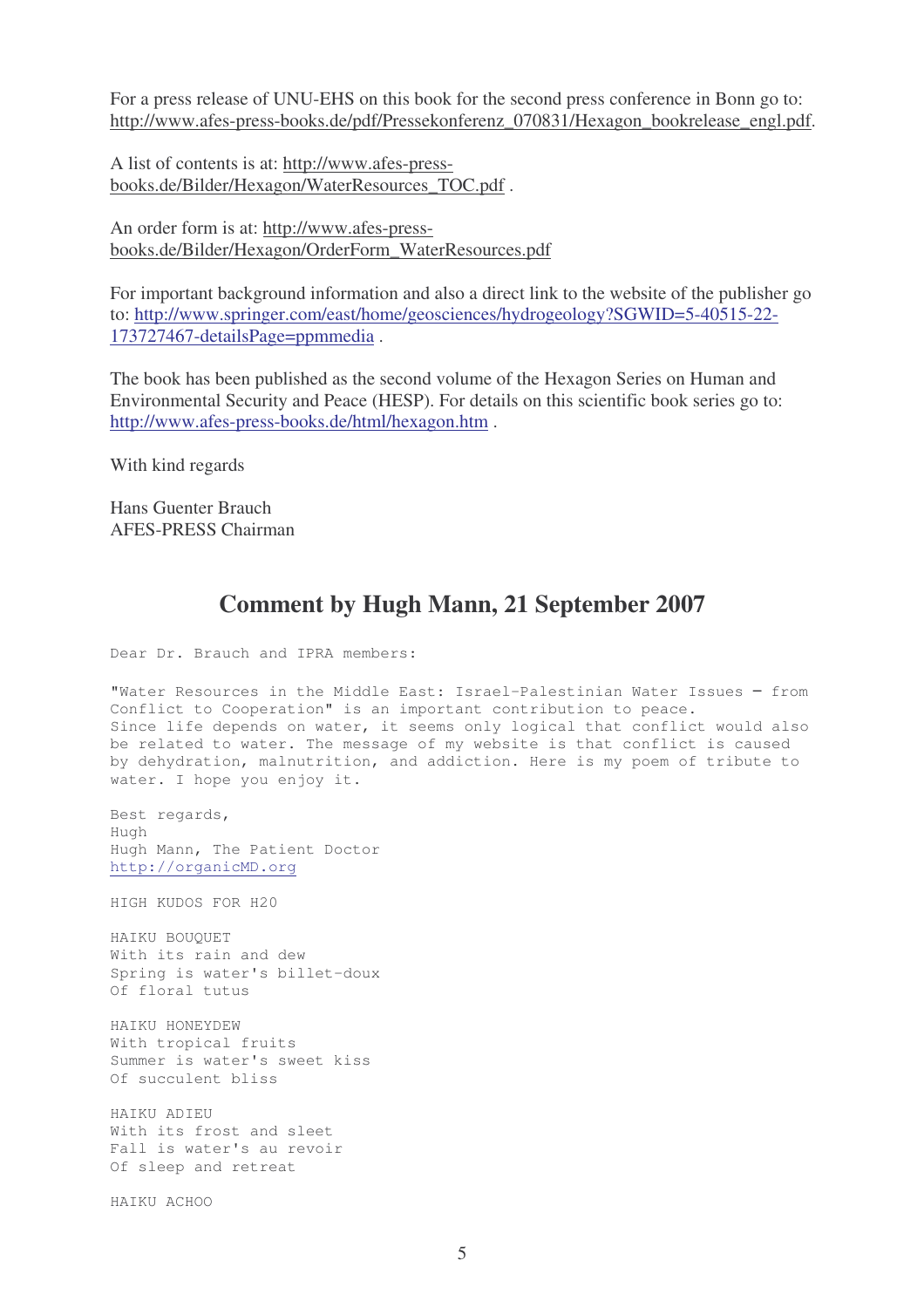With its ice and snow Winter is water's wicked Wonderful uh-oh!

#### EMWIS Flash - September 2007, distributed 1 October 2007 Euro-Mediterranean Information System on the know-how in the Water Sector EMWIS is a program of the Euro-Mediterranean Partnership. For further information: <u>http://www.emwis.net</u> Monthly Flash produced by the EMWIS Technical Unit- <u>OIEAU, CEDEX, SOGESID</u>- with the support of the <u>E.C.</u> It is available in English, French & Arabic.

35- New book on Water Resources in the Middle East discusses climate change impacts in the past and future: <u>A new major book</u> has been published by: Hillel Shuval, Israel; Hassan Dweik, Palestine (Eds.). This book provides valuable source material for understanding, developing, managing and protecting the scarce shared water resources of the Middle East and for the promotion of "Water for Life" for the benefit of all the nations of the region. Further information on <u>EMWIS website</u>

# EMWIS - SEMIDE Website

# **New book on Water Resources in the Middle East discusses climate change impacts in the past and future**

A new major book has been published by: Hillel Shuval, Israel; Hassan Dweik, Palestine (Eds.): Water Resources in the Middle East: Israel-Palestinian Water Issues – from Conflict to Cooperation (Berlin – Heidelberg – New York: Springer-Verlag, 2007).

Professor HILLEL SHUVAL is Director of the Department of Environmental Health Sciences at the Hadassah Academic College-Jerusalem and Professor Emeritus, Hebrew University of Jerusalem, Israel. He served as initiator and co-chairman of the First and Second Israeli-Palestinian International Conferences on Water held in Zurich in 1992 and in Antalya, Turkey 2004.

Professor HASSAN DWEIK is a Professor of Polymer and Industrial Chemistry at Al-Quds University in Jerusalem, he served as the co-Chairman of the Second Israeli-Palestinian International Conference on water in Antalya in 2004. He is Executive Vice President at Al-Quds University. He published many articles on environmental issues in Palestine, in particular on water pollution and solid waste management

In Water Resources in the Middle East: Israel-Palestinian Water Issues - From Conflict to Cooperation leading Palestinian, Israeli and international water experts document the importance of mutual understanding, respect and amity among peoples during a difficult period of stress. This book demonstrates hope, optimism and the belief that people with good will can help contribute to peace and mutual cooperation in solving shared water problems essential for their mutual survival and welfare. The present water crisis facing the Middle East will become even more severe over the next twenty years, unless dealt with energetically and in good time. This situation requires urgent action by the countries of the region, the international community and civil society generally.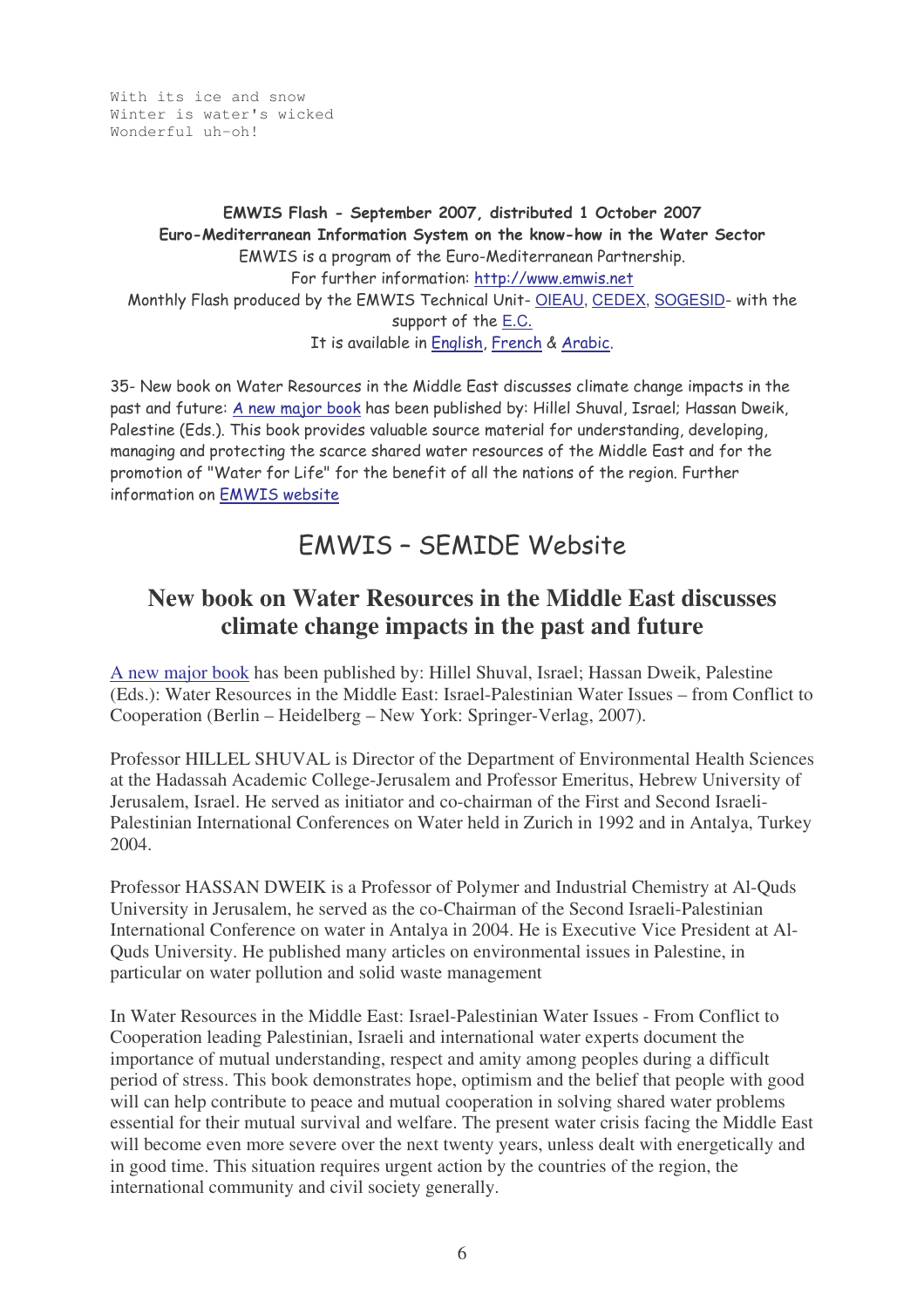This book provides valuable source material for water scientists, engineers, political scientists, specialists in conflict resolution, environmentalists, economists, lawyers, administrators, managers and policy makers interested in understanding, developing, managing and protecting the scarce shared water resources of the Middle East and for the promotion of "Water for Life" for the benefit of all the nations of the region.

The book has three chapters on the impact of climate change in the Middle East by: Hans Günter Brauch (Free University of Berlin, Germany): Impacts of Global Environmental Change for Water Resources of Israel and its Neighbors: New Security Dangers and Shifting Perceptions: pp. 357-378;

- Arie S. Issar (Ben Gurion University of the Negev, Israel): Mitigating Negative Impacts of Global Warming on Water Resources of the Middle East: pp. 379-386.

- Ziad al-Saad (Yarmouk University, Irbid, Jordan); Bernhard Lucke and Michael Schmidt (University of Technology Cottbus) and Rupert Bäumler (Friedrich- Alexander University Erlangen-Nürnberg): The Past as a Key for the Future: Mutual Dependencies of Land Use, Soil Development, Climate and Settlement: pp.387-396.

#### Announcement.

| <b>Contact</b><br>information   | Dr. Hans Guenter Brauch, AFES-PRESS Chairman, Alte Bergsteige 47,<br>74821 Mosbach, Germany (email: afes@afes-press.de)<br>Phone: +49-6261-12912; Fax: +49-6261-15695 |
|---------------------------------|-----------------------------------------------------------------------------------------------------------------------------------------------------------------------|
| <b>News type</b>                | Inbrief                                                                                                                                                               |
| <b>File link</b>                | http://www.afes-press-books.de/html/hexagon_02.htm<br>http://www.afes-press-books.de/Bilder/Hexagon/WaterResources_TOC.pdf<br>(mirror)                                |
| <b>Source of</b><br>information | <b>AFES-PRESS</b>                                                                                                                                                     |
| Subject(s)                      | POLICY-WATER POLICY AND WATER MANAGEMENT                                                                                                                              |
| Geographical<br>coverage        | Israel, Palestine                                                                                                                                                     |
| <b>News</b> date                | 21/09/2007                                                                                                                                                            |

# Water World, Industrial Water World, September 2007

#### New book explores Mid-East water resources

Sept. 18, 2007 -- In a new book titled Water Resources in the Middle East: Israel-Palestinian Water Issues - from Conflict to Cooperation, coedited by professors Hillel Shuval and Hassan Dweik, leading Palestinian, Israeli and international water experts document the importance of mutual understanding, respect and amity among peoples during a difficult period of stress. This book demonstrates hope, optimism and the belief that people with good will can help contribute to peace and mutual cooperation in solving shared water problems essential for their mutual survival and welfare. The present water crisis facing the Middle East will become even more severe over the next twenty years, unless dealt with energetically and in good time. This situation reguires urgent action by the countries of the region, the international community and civil society in general.